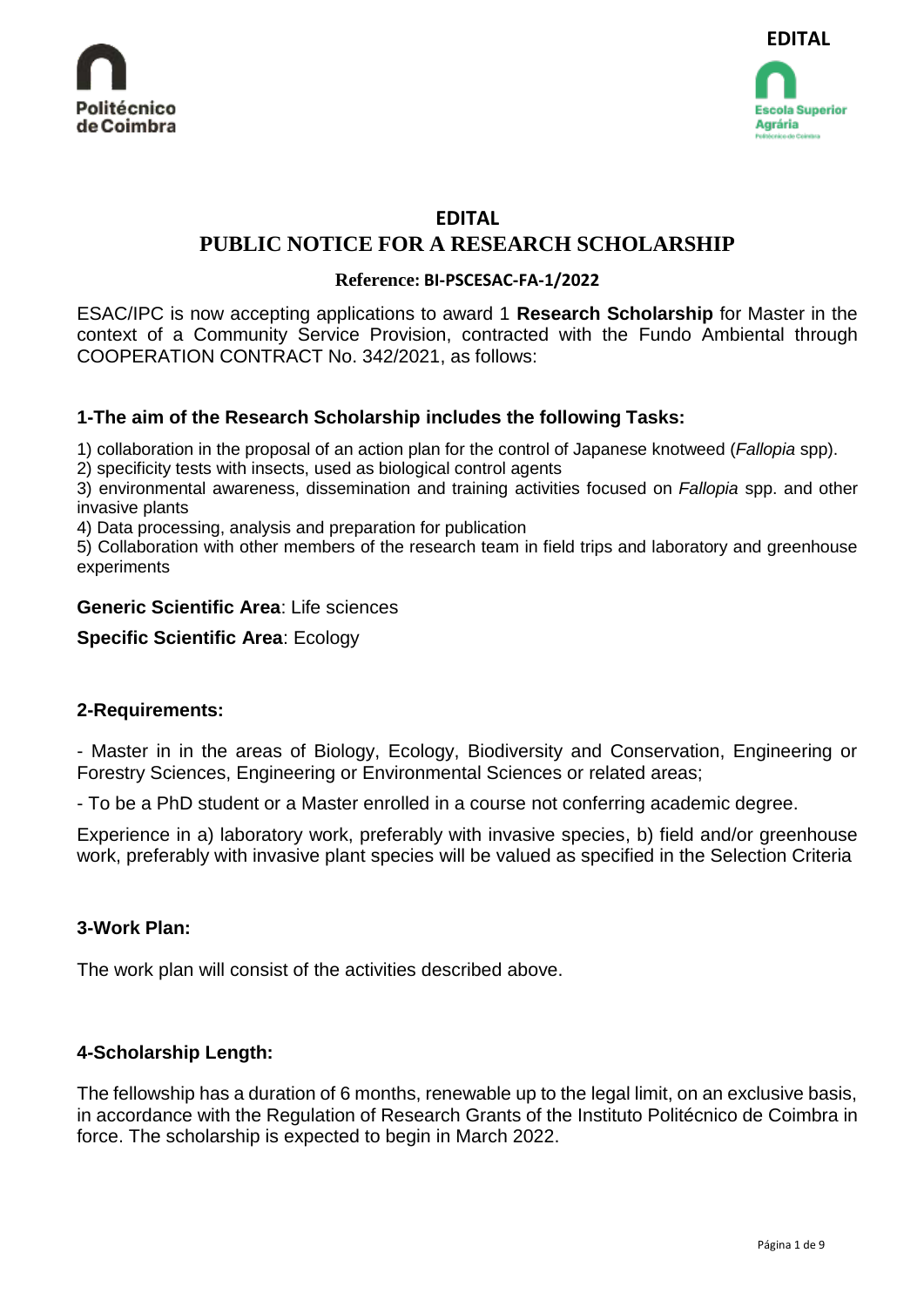



### **5-Monthly Maintenance Allowance:**

1144.64 euros, according to the table of scholarship amounts awarded by FCT to positions held in Portugal (www.fct.pt/apoios/bolsas/valores). The payment will be made by bank transfer.

To this amount is added the voluntary social insurance corresponding to the first tier, and a workplace accident insurance contract.

### **6-Workplace:**

The work will be developed mainly at Escola Superior Agrária de Coimbra of the Coimbra Polytechnic, with sporadic trips out related to the project research development or results reporting, under the supervision of Hélia Marchante

### **7-Selection Criteria:**

Curricular evaluation (70%) and interview (30%), the interview being conducted only to the first 6 (six) classified in the curricular evaluation.

The criteria for curricular evaluation of the applications are the following:

A - Adequacy of the training area (20%)

B - Merit of the candidate expressed through the general assessment of the Curriculum Vitae (20%)

C - Knowledge of biological invasions by plants, including species identification, expressed in the CV and/or motivation letter (20%)

D - Knowledge of biological control of invasive plants, including entomology, expressed in the CV and/or motivation letter (30%)

E - Motivation expressed in the motivation letter (10%)

Each criterion of the curricular assessment will be scored from 0 to 10 and multiplied by the percentage awarded according to the following formula  $AC = A (0,20) + B (0,20) + C (0,30) + C$ D  $(0,20) + E (0,10)$ 

Interview (E):

A1 - motivation to perform the proposed duties (40%)

- B1 communication skills (40%)
- C1 English language skills (20%)

Each criterion of the interview will be scored from 0 to 10 and multiplied by the percentage awarded according to the following formula:  $E = A1 (0.40) + B1 (0.40) + C1 (0.20)$ 

The final evaluation of the candidates selected for interview will consider the marks obtained in the curricular evaluation (70%) and in the interview (30%) according to the formula

 $TOTAL = AC (0.70) + E (0.30).$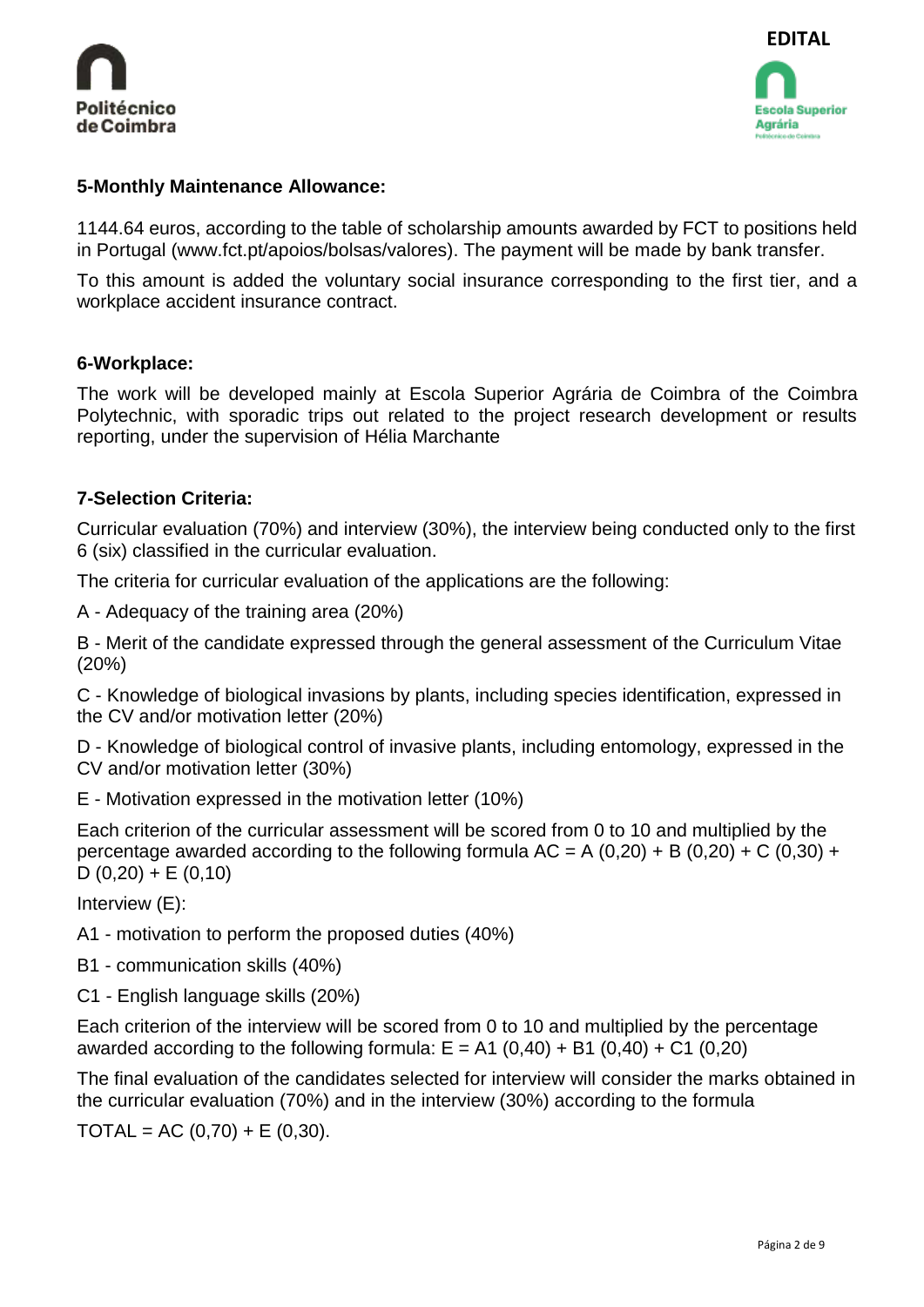



# **8-Jury of Selection:**

The jury responsible for the selection process is composed by:

# **Effectives:**

Professor(a) Doutor(a) Hélia Marchante

Doutora Elizabete Marchante

Professor(a) Doutor(a) Manuela Abelho

# **Substitutes:**

Professor(a) Doutor(a) Cristina Galhano

Prof. Doutora Fernanda Ferreira

# **9-Mandatory Documents:**

The applications must include the following documents:

- Letter of motivation of the candidate
- Curriculum Vitae
- Document proving enrolment in a PhD or in a course not leading to a degree
- Letter of recommendation (optional).

# **10-Deadline of Applications Submission:**

The application period will be of 10 working days, starting from February 23rd and ending march 8, 2022.

Applications should be sent by email to [bolsas.investig@ipc.pt,](mailto:bolsas.investig@ipc.pt) indicating the fellowship reference (mandatory): **BI-PSCESAC-FA-1/2022**

# **11-Legislation and applicable Regulation:**

The award of this scholarship is based in the Law  $40/2004$ , of the 18<sup>th</sup> of August (Estatuto do Bolseiro de Investigação Científica), changed and republished by the Decree-Law 202/2012, of the  $27<sup>th</sup>$  of August, updated by: Decree-Law 233/2012, Law 12/2013, Decree-Law 89/2013 and Decree-Law 123/2019; the Regulation of the research scholarships from the Fundação para a Ciência e a Tecnologia, I. P. and the Regulation of the Research Scholarships from Coimbra Polytechnic Order nº 5963/2020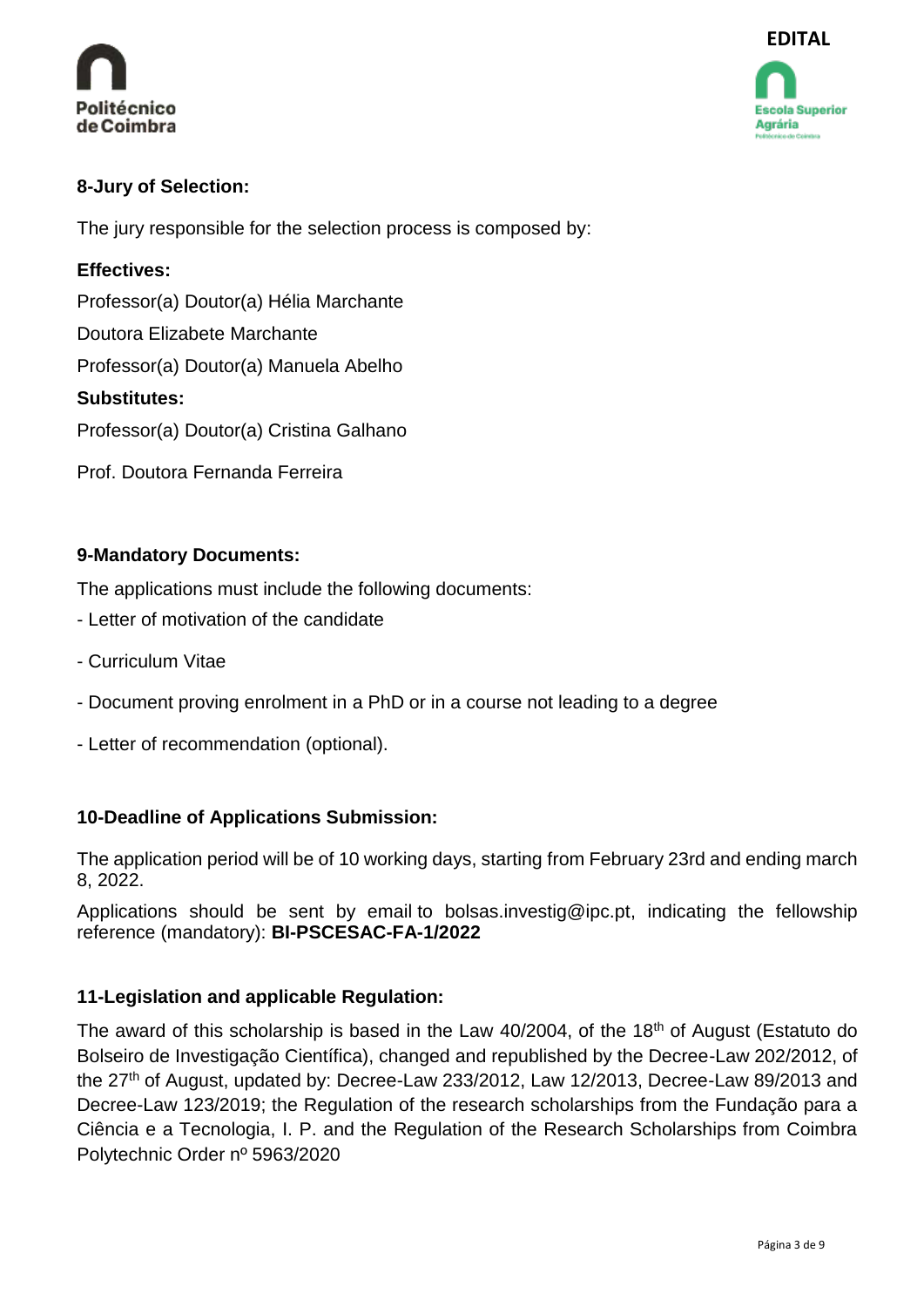



### **12-Information of Results:**

The final results will be published in alphabetic order linked with the final grade and publicly displayed at Escola Superior Agrária (in the showcase of Human Resources, in Block B). All candidates will be previously notified, by e-mail.

According to the terms of the Administrative Procedure, the applicants will have 10 working days, after the release of the results, to pronounce themselves under the frame of the prior hearing.

### **For further information please contact:**

Hélia Marchante; e-mail: [hmarchante@esac.pt](mailto:hmarchante@esac.pt)

Coimbra, February 2022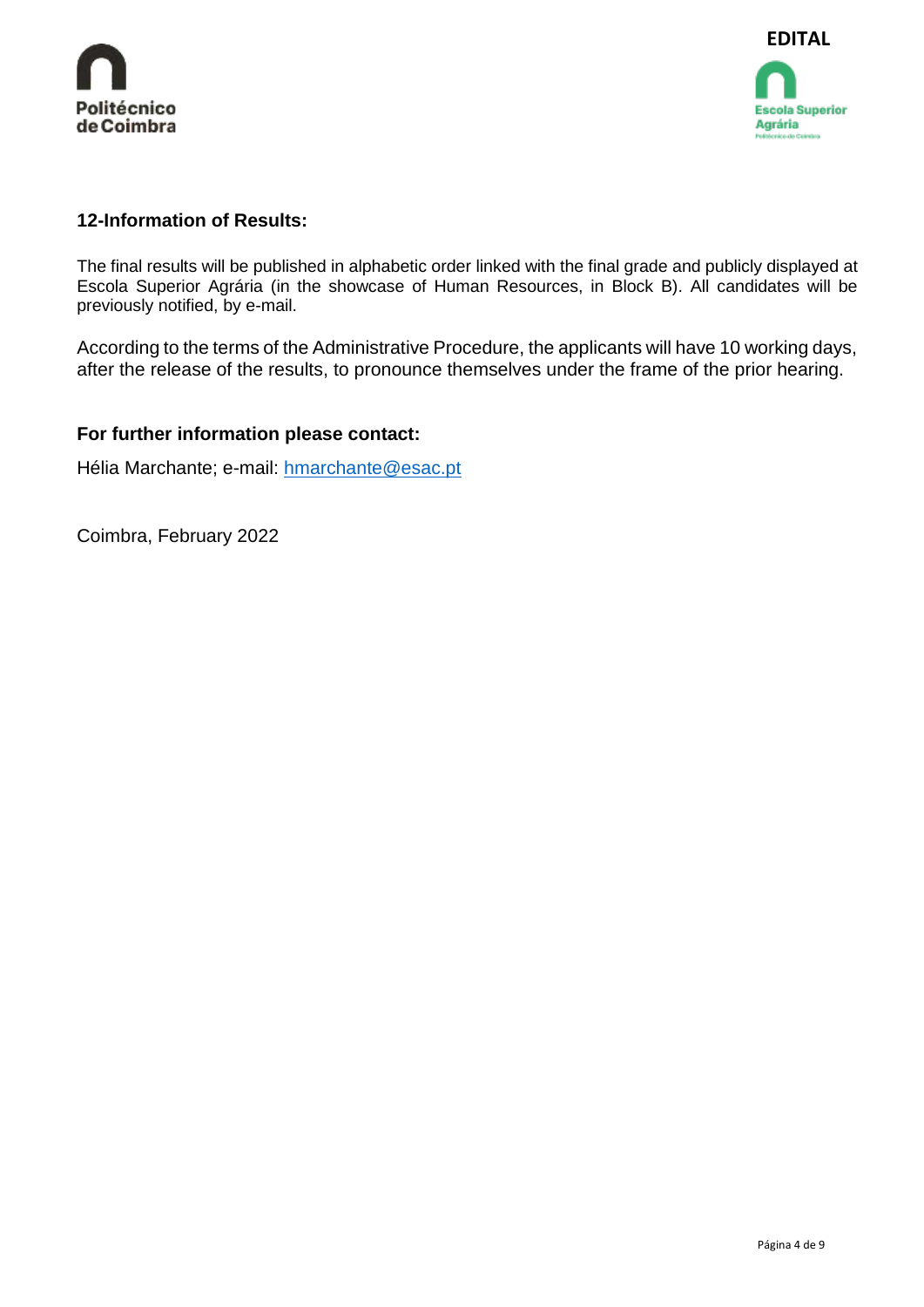



# **ATTACHMENTS**

# **ANNEX I - Contrato de bolsa de investigação**

Entre as partes abaixo designadas:

1.º Instituto Politécnico de Coimbra (IPC), com sede na Rua da Misericórdia, Lagar dos Cortiços — S. Martinho do Bispo, 3045-093 Coimbra, com o número de identificação de pessoa co- letiva 600027350, representada neste ato por ..., na qualidade de Presidente, adiante designada por primeiro outorgante; e

2.º ... (nome do bolseiro), com o ... (documento de identificação) n.º ..., válido até ..., contribuinte n.º ..., beneficiário da Segurança Social n.º ... (se aplicável), residente em ..., adiante designado por segundo outorgante;

É celebrado de boa-fé, e reciprocamente aceite, o presente contrato de bolsa de investigação, ao abrigo do Regulamento de Bolseiro de Investigação do IPC, que se rege pelas cláusulas seguintes:

#### Cláusula 1.ª

O primeiro outorgante compromete-se a conceder ao segundo outorgante uma bolsa de investigação de (BII, BI e BPD) com a referência... pelo período de... meses, eventualmente renovável nos termos previsto no Regulamento de Bolseiro de Investigação do IPC.

#### Cláusula 2.ª

O segundo outorgante obriga-se a realizar o plano de atividades, conforme descrito no pro- cesso de candidatura, a partir da data de início nele referida e em regime de dedicação exclusiva, nos termos do artigo 19.º do Regulamento de Bolseiro de Investigação do IPC.

#### Cláusula 3.ª

O segundo outorgante realiza os trabalhos na ... (UO/UOI), que funciona como entidade acolhedora/entidade financiadora, tendo como orientador (a) científico o Doutor (a) ...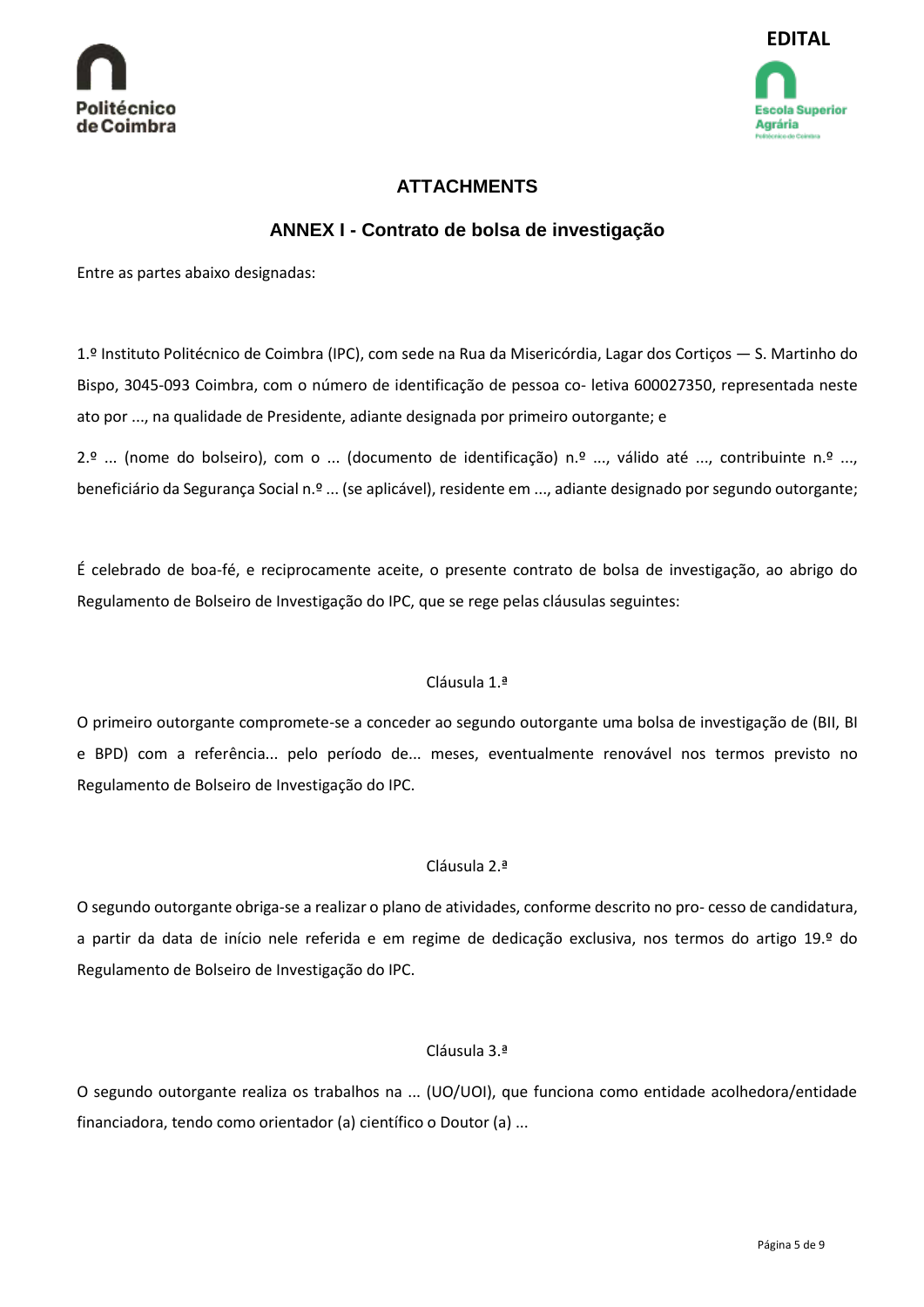



#### Cláusula 4.ª

O montante da bolsa é de... € mensais, a pagar pelo 1.o outorgante por transferência bancária.

#### Cláusula 5.ª

O primeiro outorgante poderá́rescindir o presente contrato nos casos a seguir indicados:

a) Incumprimento grave e reiterado dos deveres do segundo outorgante, por causa que lhe seja imputável, designadamente não atingir os objetivos estabelecidos no plano de atividades aprovado;

b) Quando se verificar que o bolseiro prestou falsas declarações.

#### Cláusula 6.ª

Sem prejuízo do disposto na cláusula anterior, este contrato cessa automaticamente com a conclusão do plano de atividades, com o decurso do prazo pelo qual a bolsa é atribuída, com a revogação por mútuo acordo ou alteração das circunstâncias, com a constituição de relação jurídico-laboral com a entidade acolhedora.

#### Cláusula 7.ª

O bolseiro tem de apresentar até 60 dias após o termo da bolsa um relatório final das atividades desenvolvidas, incluindo as eventuais comunicações e publicações resultantes da atividade como bolseiro.

#### Cláusula 8.ª

É subsidiariamente aplicável o Estatuto de Bolseiro de Investigação, aprovado pela Lei n.º 40/2004, de 18 de agosto, na sua atual redação, e o Regulamento de Bolsas de Investigação do IPC.

#### Cláusula 9.ª

Convenciona-se, por acordo entre as partes, que em caso de necessidade e para dirimir todas as questões emergentes do presente contrato será competente o Tribunal da Comarca de Coimbra, com expressa renúncia a qualquer outro.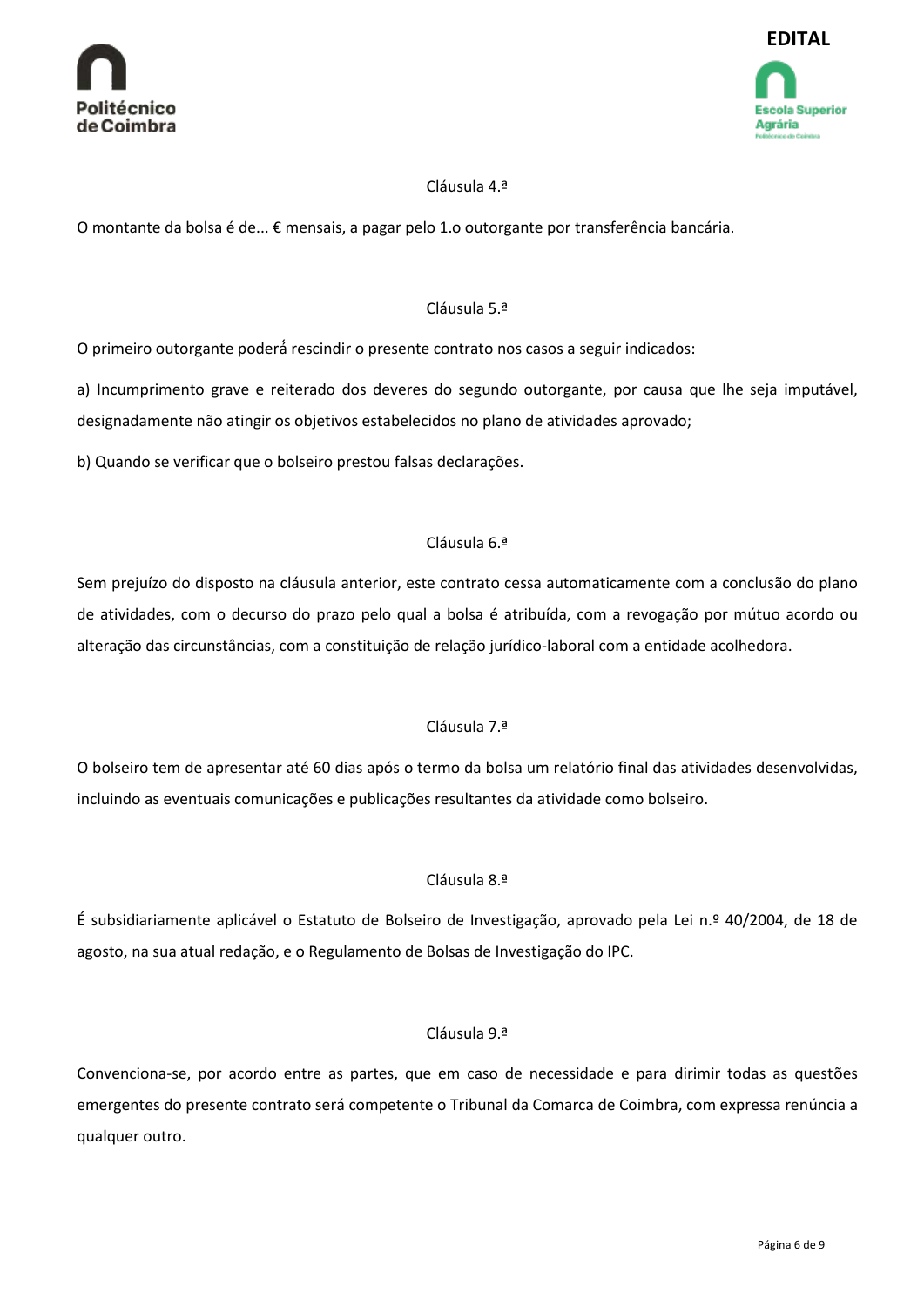



### Cláusula 10.ª

Qualquer alteração a introduzir no contrato no decurso da sua execução ou prorrogação do mesmo será objeto de acordo prévio.

#### Cláusula 11.ª

As partes outorgantes declaram estar de acordo com o clausulado neste contrato, que é feito em duplicado, todas as cópias valendo como originais, ficando um exemplar na posse de cada um dos outorgantes.

Coimbra, ... de ... de ...

O Primeiro Outorgante, ...

O Segundo Outorgante, ...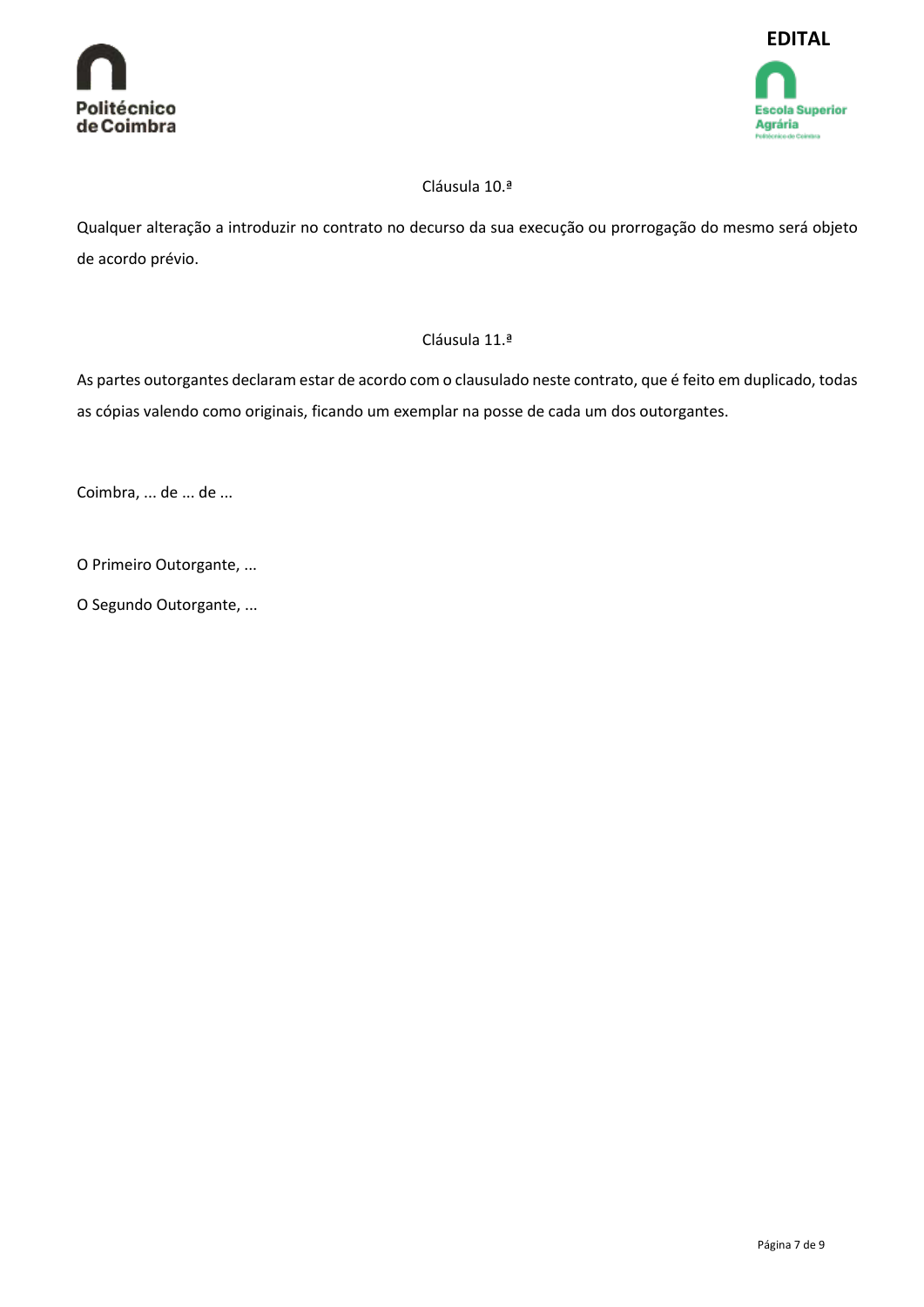



#### **ANNEX II - Final report to be prepared by the grantee**

Exmo. Sr. Presidente do Politécnico de Coimbra

... (nome completo do Bolseiro), com o ... (documento de identificação) n.o ..., vem, de acordo com o artigo 25.o do Regulamento de Bolseiro de Investigação do Instituto Politécnico de Coimbra, apresentar o seu Relatório Final referente à Bolsa de ... (identificação do tipo de Bolsa), na área de ... (identificação da área da Bolsa), cujos trabalhos foram desenvolvidos no (a) ... (entidade acolhedora onde foram desenvolvidos os trabalhos), e tendo sido coordenado pelo Ex. Prof. (a) doutor (a) ...

(Neste documento serão focados os aspetos a seguir referidos)

- 1 Apresentação do objeto da Bolsa e dos respetivos objetivos.
- 2 Identificação cronológica dos trabalhos desenvolvidos no âmbito da Bolsa supra referenciada.
- 3 Apresentação dos resultados alcançados.
- 4 Autoavaliação do Bolseiro.

Anexos a apresentar: Comunicações e publicações resultantes da atividade como bolseiro.

Local, ... de ... de ...,

Assinatura do Bolseiro